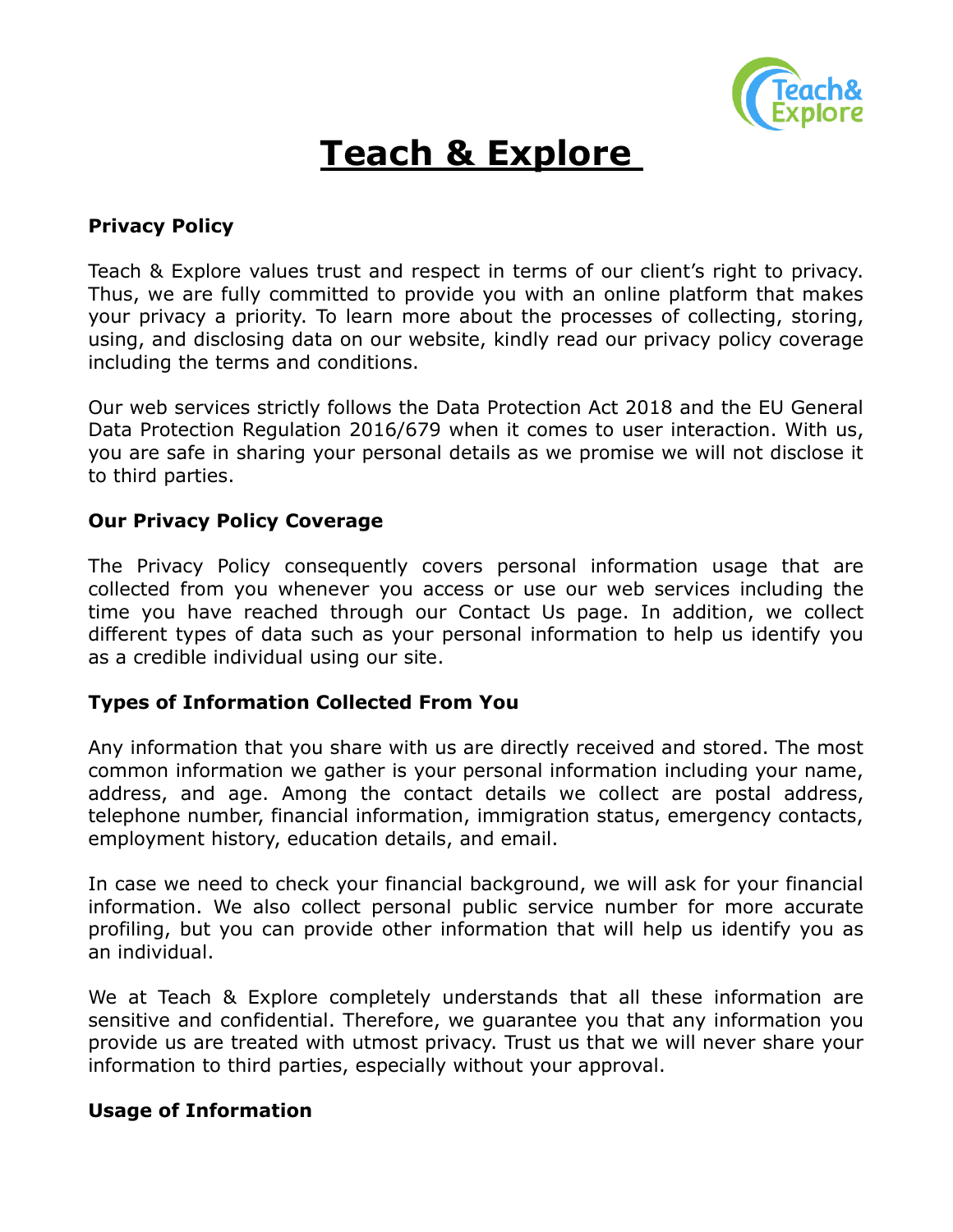

Once you provide your information to us, please be advised that we use it to:

- Securely provide you with recruitment services you need regardless if you're a candidate, user, or client of our site.
- Allow you to provide your CV and other applications details before applying for our jobs or subscribing to Job Alerts.
- Provide details on appropriate job vacancies to individuals who signed up or registered on our site. This will help us match your CV with the right job opportunities currently available. Also, it will ensure that we find the perfect position that suits your qualifications.
- Respond to your questions and other related concerns.
- Update you with other services or products that will help you as a professional. You get real-time updates through the email address, personal or business, you have provided upon registration.
- Comply with state laws and standard procedures in investigating a crime, collecting taxes, and other duties governed bu any applicable laws or court orders.

Processing, using, and disclosing of any information as mentioned above will always seek your permission first. Rest assured that we will reach out to you before disclosing your personal details as we make sure to use any information with explicit consent.

Any applicable laws or requirements may also need your personal information for specific marketing activities. When necessary, we will ask for your permission before partaking in these activities.

Moreover, your information may also be used in communicating with you through email regarding job opportunities and events that may help you. We can send you newsletter based on the marketing preferences you have provided us.

## **Sharing of Personal Data**

First and foremost, we never share any personal information given to us without your knowledge. But since we are employing professionals at Teach & Explore, please understand that we may share your details with potential employers in order to boost your chances of getting hired.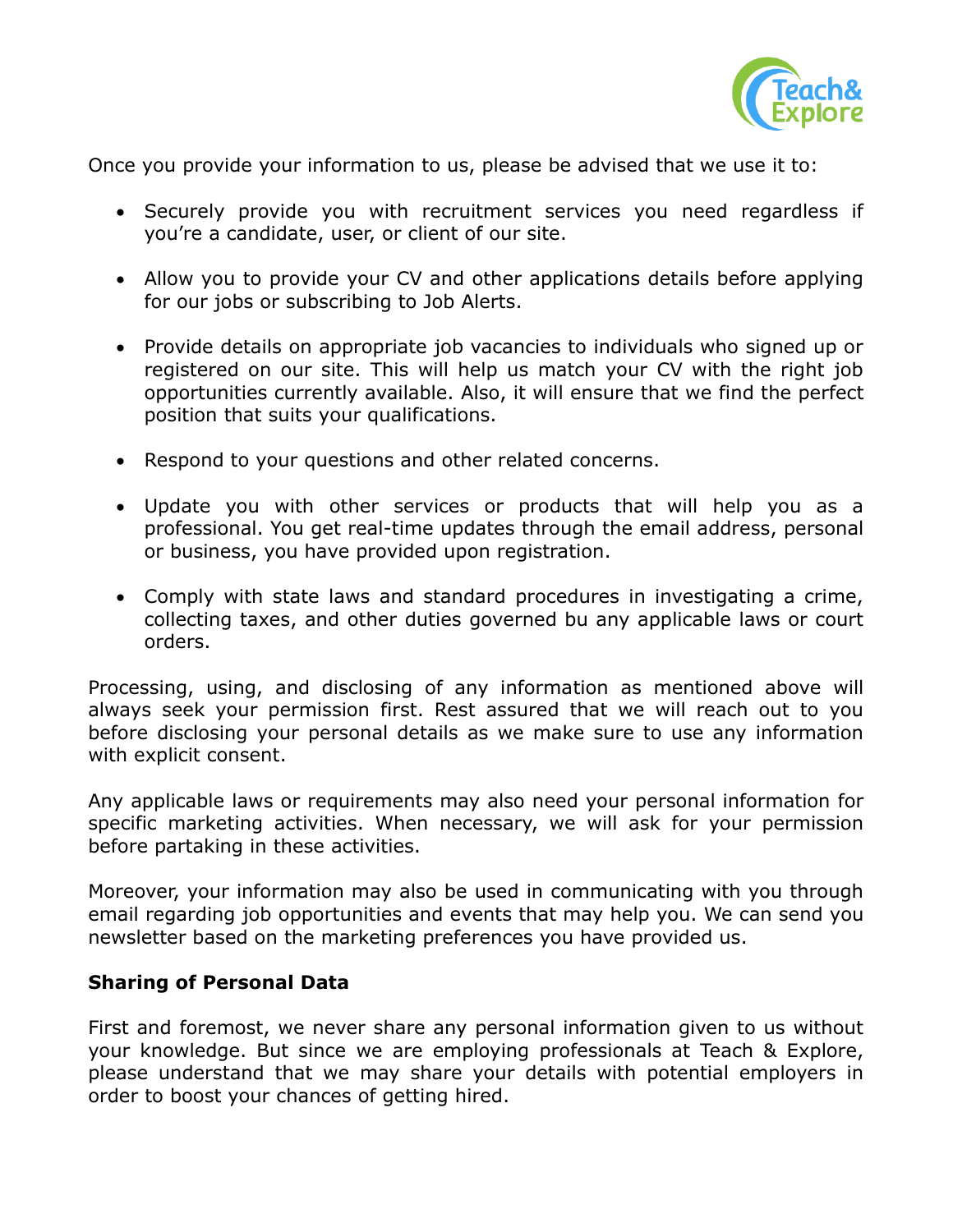

In case we need to outsource personal information from third parties and outside contractors, rest assured that we will consider contractual measures in order to protect your data based on this Privacy Policy.

If we need to sell, merge, or transfer our company's assets, we reserve our rights to share or assign personal information to third parties. However, we will make sure that you will be notified regarding the matter.

## **Security and Protection of Your Personal Details**

To protect your privacy rights, we only use the most suitable technical, administrative, and organizational security measures so that your information is safe from misuse, loss, or unauthorized disclosure, access, and alteration.

While we take all the precautionary measures to keep your data private, we do not ignore the possibility that third parties might access the site and collect your information. Teach & Explore has no liability if this event occurs.

### **Until When Will Your Data Be Used?**

As long as it's necessary to retain your information, we will abide by this Policy when using your personal details. We determine how long your data will be retained based on the nature, sensitivity, and amount of personal information you have shared with us.

Generally, any personal information that we keep are retained for at least 10 years from your last contact with our site.

## **Automatically Collected Information from Users**

Once you're on our website, we gather certain information from your device including the IP address, time of visit, pages visited, and referring website. We use appropriate technologies to gather these information from visitors including cookies saved on users' computers.

## **Cookies and Tracking Technologies Used**

Cookies are bite-sized pieces of information that are stored on visitor's hard drive. They are generally used by websites and are safe on your system. We use cookies to track online activities to ensure our users get smooth web experience when using our site.

The cookies we use on your computer belong to these categories: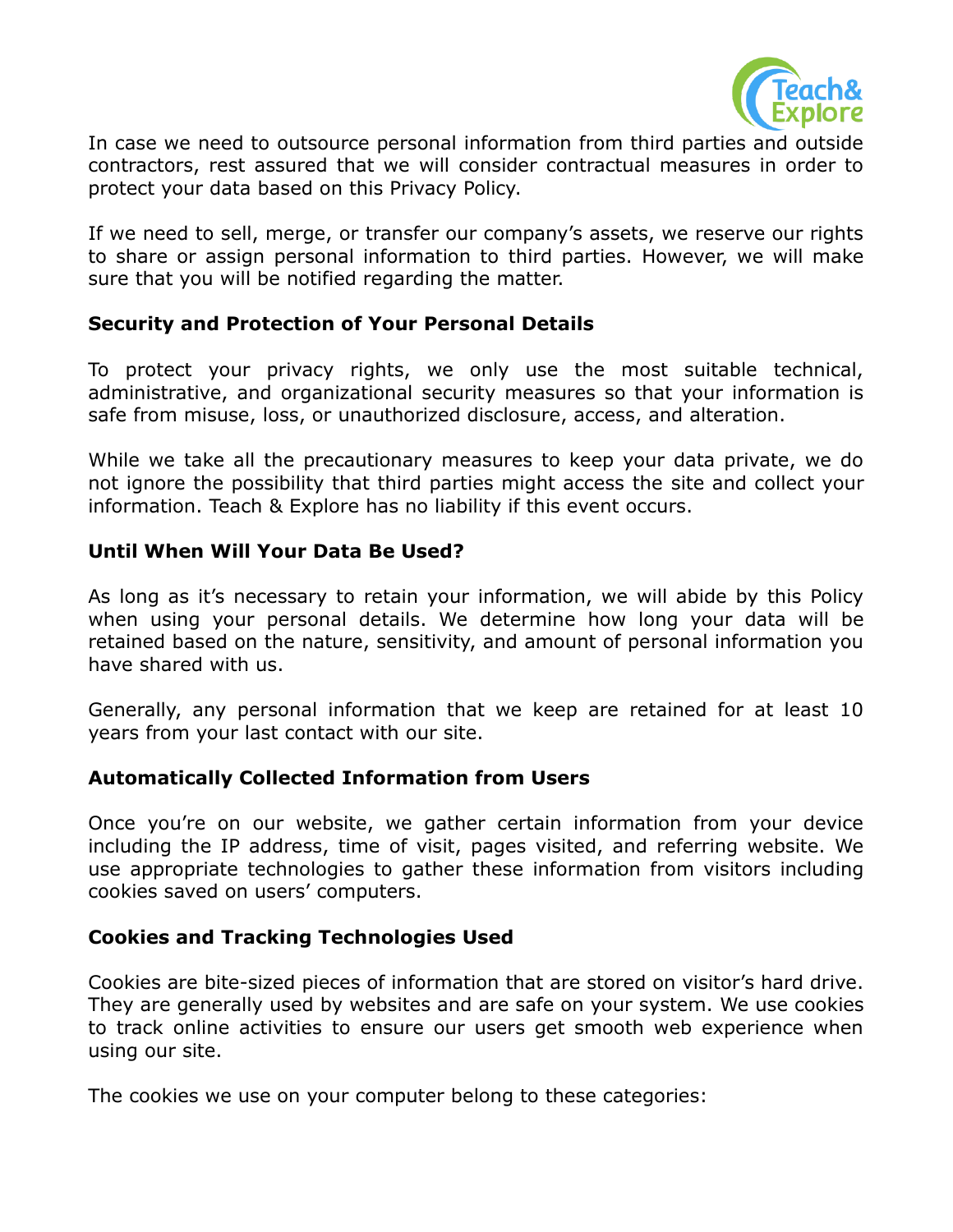

- Functionality
- Analytics
- Performance
- Necessary

If you permitted our site to send you marketing or any promotional communications, you may choose to opt-out by simply clicking the unsubscribe link provided at the bottom of our emails.

## **Updating and Accessing Your Information**

According to the General Data Protection Regulation, you rights are as follows:

Right to Object. In case you don't agree with how we use your personal information, you can notify us by sending a request. However, we may respond up to 30 days or longer depending on certain cases.

Right to Withdraw Consent. If we have your permission to process or use your information for some activities, you can withdraw your consent.

Right to Rectification. If we obtained incomplete or inaccurate personal data from you, you can request for rectification so that we can change and correct your personal details.

Data Subject Access Request. You can always request to confirm any information about you that we use or keep in the website. Response to requests may take 30 days and you will be asked to verify all the details you have provided before confirming. We may also decline any request according to legal requirements, but we'll make sure you get an explanation of why we did so.

Right to Erasure. If we have obtained your information unlawfully, you can request to delete your data. Again, we have the right to respond to these requests within 30 days or so.

Right to Lodge a Complaint with a Supervisor Authority. You can lodge any complaint by visiting the Office of the Data Protection Commissioner.

#### **Storage of Personal Data**

Teach & Explore hosts personal data using Microsoft Azure, an ISO/IEC 27018 certified, and other servers located in our service country. We may decide to transfer information to other locations. If that happens, we will take all necessary controls and measures to protect your personal data according to applicable laws and standards.